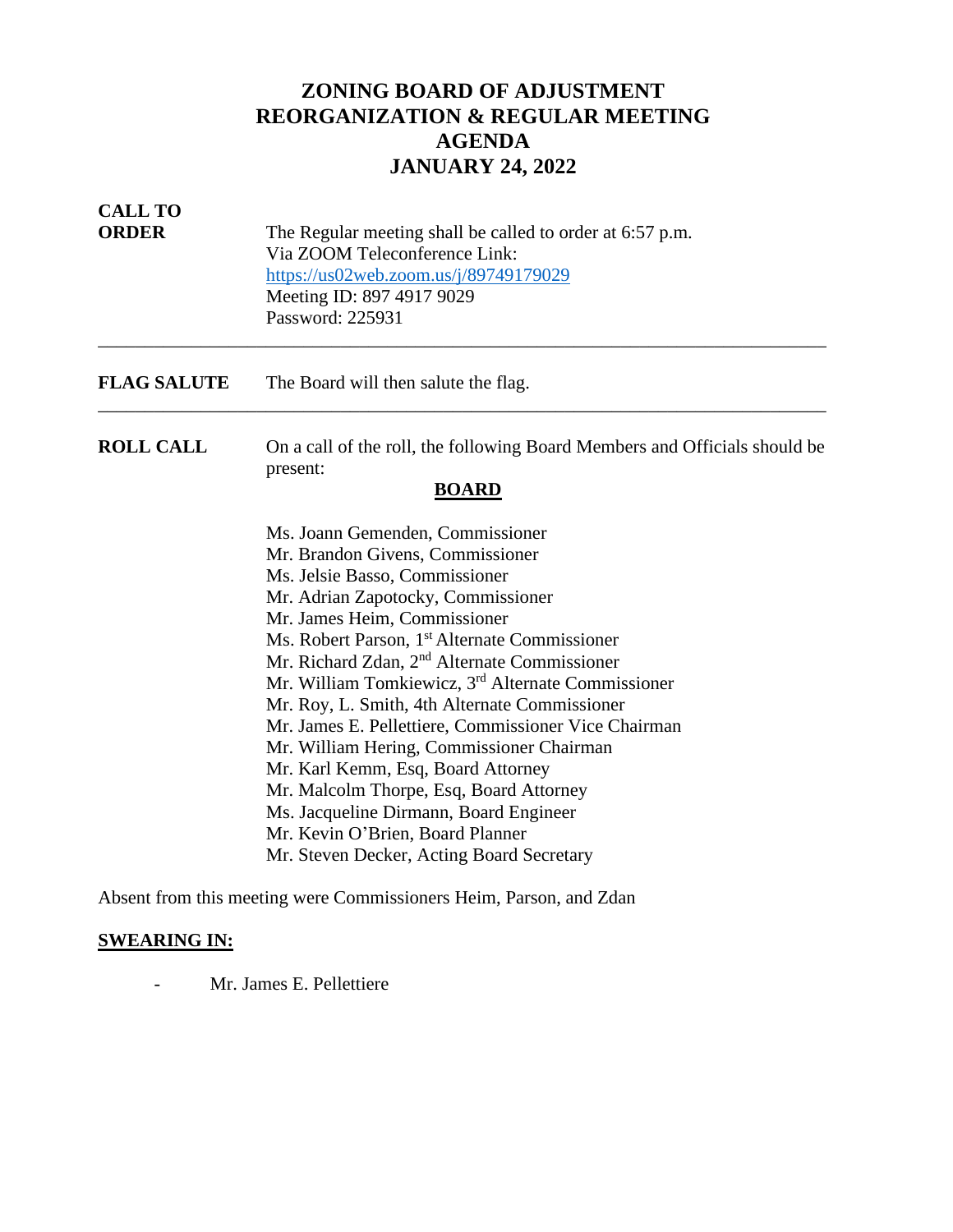# **REORGANIZATION MEETING:**

# **REORGANIZATION MEETING:**

# **A. Election of Chairman**

Commissioner Pellettiere made a motion to nominate William Hering as Chairman to the Zoning Board of Adjustment. Commissioner Hering accepted the position as Chairman of the Zoning Board of Adjustment.

**Motion: Commissioner Pellettiere Yes: Commissioners Givens, Gemenden, Basso, Zapotocky, Tomkiewicz, Smith, Pellettiere and Hering No: none Abstain: none Absent: Commissioners Heim, Parson, and Zdan**

# **B. Election of Vice Chairman**

Commissioner Hering made a motion to nominate James Pellettiere as Vice Chairman to the Zoning Board of Adjustment. Commissioner Pellettiere accepted the position as Vice Chairman of the Zoning Board of Adjustment.

**Motion: Commissioner Hering Yes: Commissioners Givens, Gemenden, Basso, Zapotocky, Tomkiewicz, Smith, Pellettiere and Hering No: none Abstain: none Absent: Commissioners Heim, Parson, and Zdan**

# **C. Election of Secretary**

Commissioner Hering made a motion to nominate Steven Decker as Secretary to the Zoning Board of Adjustment. Steven Decker accepted the position as Secretary of the Zoning Board of Adjustment.

**Motion: Commissioner Hering Yes: Commissioners Givens, Gemenden, Basso, Zapotocky, Tomkiewicz, Smith, Pellettiere and Hering No: none Abstain: none Absent: Commissioners Heim, Parson, and Zdan**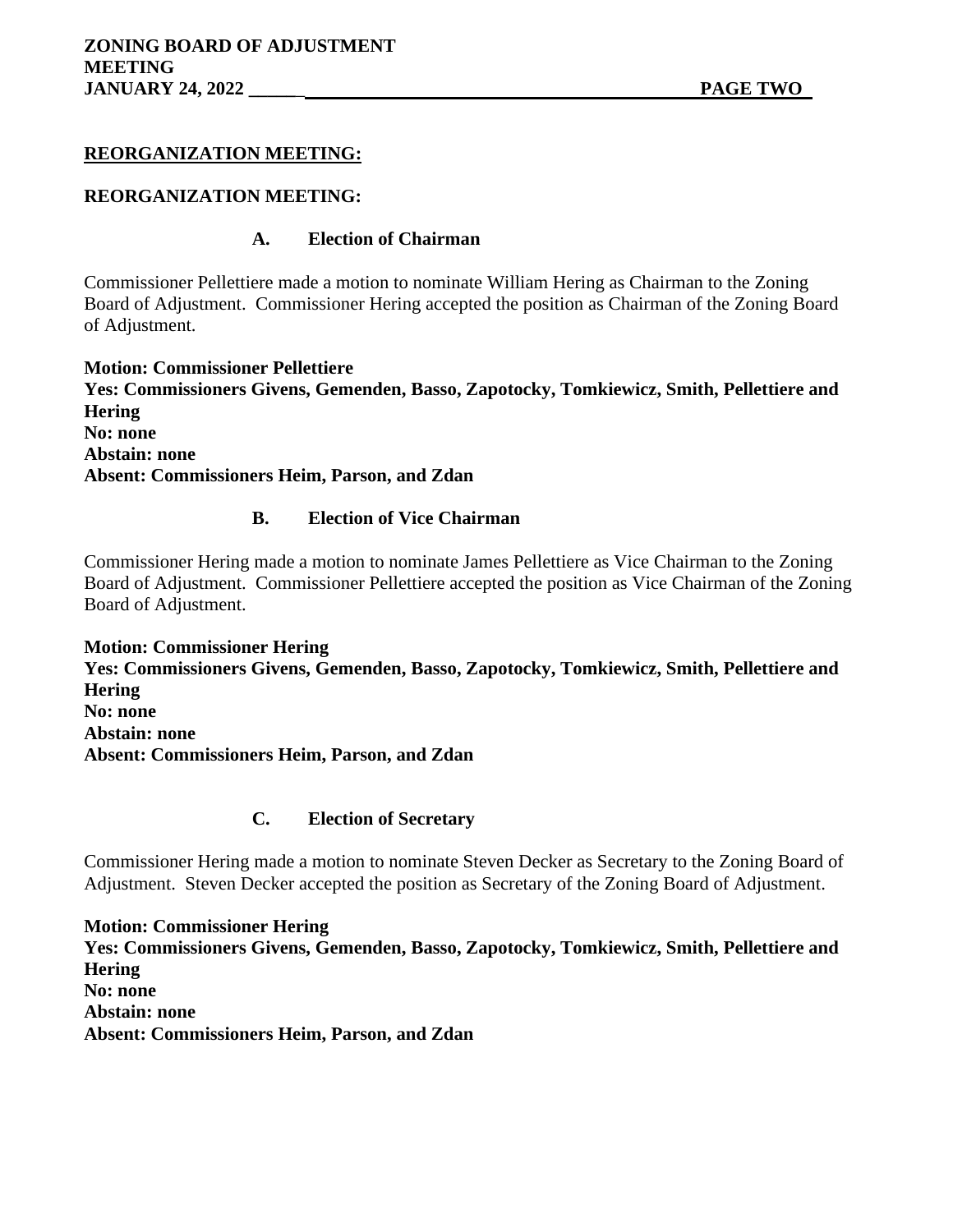### **OTHER BUSINESS:**

**1. Adoption of resolution awarding Professional Services to:**

**Colliers Engineering & Design, Inc, Jacqueline Dirmann, and appointment as Board Engineer**

**McManimon, Scotland & Baumann, LLC., Karl P. Kemm, Esq., and appointment as Board Attorney**

**Shamrock Enterprises, Kevin O'Brien, AICP, PP, and appointment as Zoning Board of Adjustment Planner**

There was one resolution prepared for all three professionals referenced above. Motion was made by Commissioner Hering and seconded by Commissioner Gemenden.

**Motion: Commissioner Hering Second: Commissioner Gemenden Yes: Commissioners Givens, Gemenden, Basso, Zapotocky, Tomkiewicz, Smith, Pellettiere and Hering No: none Abstain: none Absent: Commissioners Heim, Parson, and Zdan**

> **2. Adoption of resolution approving the 2022 – 2023 Zoning Board meeting calendar**

**Motion: Commissioner Givens Second: Commissioner Pellettiere Yes: Commissioners Givens, Gemenden, Basso, Zapotocky, Tomkiewicz, Smith, Pellettiere and Hering No: none Abstain: none Absent: Commissioners Heim, Parson, and Zdan**

The board had a discussion regarding having rules and regulations in place for the zoning board. Board attorney Karl Kemm stated the board should have rules and regulations. He will have them prepared for the next meeting.

The reorganization meeting ended at 7:17pm

# **REGULAR MEETING:**

The Regular meeting began at 7:18pm

Manhattan Elite Property Group Vacant Lot Iva St. Application 14/21 Applicant is requesting a Bulk C Variance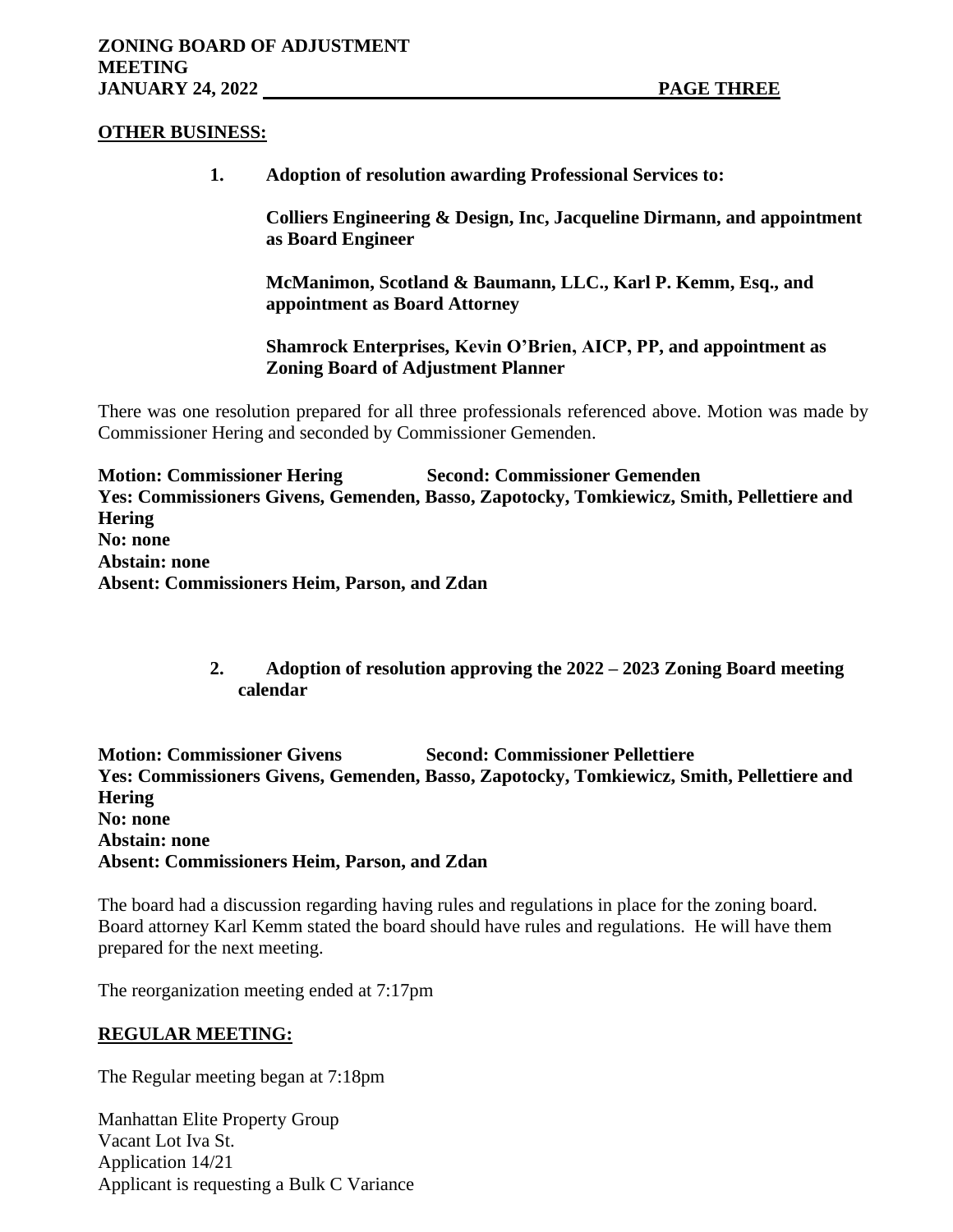# **ZONING BOARD OF ADJUSTMENT MEETING JANUARY 24, 2022 PAGE FOUR**

Per request applicant has requested to be heard on future date, and an extension of deadline for board action. Board agreed to allow application to be moved to a future date.

Board Planner Kevin O'Brien asked if that application was carried in December. He believes we should set a deadline for the architectural plans. Believes we should have the plans by the  $14<sup>th</sup>$  of February. The board should inform the applicant if it's not heard in February additional notice will be necessary.

Attorney Kemm agreed with this.

Board attorney Kemm provided an update on the conditions the board had put on the 1083 Pierpont application, specifically regarding the 2nd handicap ramp. There is a building code regulation that the requires the ramp needs to be installed. The ramp will be used for emergency use only. There is now an exception to the condition, that the ramp will be built if that is what the code requires.

Paulina Mancilla, 1044 Pierpont Street attended the meeting and asked to speak regarding 1083 Pierpont Street. She was unable to attend the meeting for Caring Inc., and wanted to let the board know that the neighbors believe the addition in the front is dangerous.

Karl Kemm informed her that for the application to be discussed it has to be noticed and the applicant has to be present.

Ms. Mancilla wanted to know if anything can be done for this to be revisited.

Mr. Kemm said if there is a change and the applicant has to come back to the board then it can be revisited. The only other option at this point is to file a lawsuit against the board.

# **Memorialization for:**

A RESOLUTION OF THE ZONING BOARD OF THE CITY OF RAHWAY MEMORIALIZING THE ACTION OF THE BOARD ON THE APPLICATION OF CARING INC. 1083 PIERPONT STREET.

**Motion: Commissioner Gemenden Second: Commissioner Zapatocky Yes: Commissioners Gemenden, Zapotocky, Tomkiewicz, Smith, and Hering No: none Abstain: Commissioners Givens, Basso, Pellettiere Absent: Commissioners Heim, Parson, and Zdan**

#### **Motion Passed**

**MINUTES:** Any necessary changes to the Zoning Board of Adjustment meeting minutes of December 20, 2021 shall be made and approved by action of the Commissioners

**Motion: Commissioner Gemenden Second: Commissioner Zapatocky Yes: Commissioners Gemenden, Zapotocky, Tomkiewicz, Smith, and Hering No: none Abstain: Commissioners Givens, Basso, Pellettiere Absent: Commissioners Heim, Parson, and Zdan**